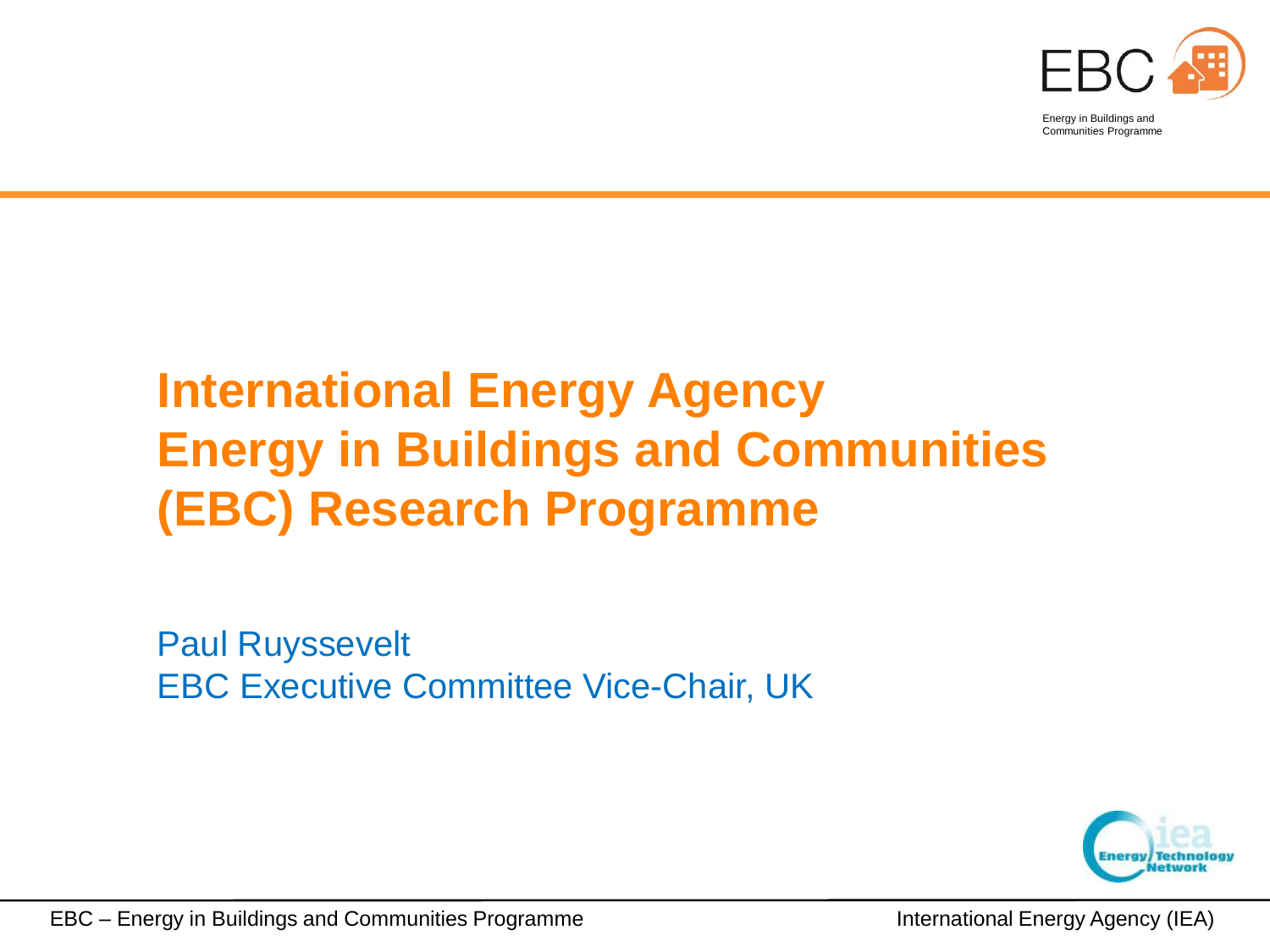

## **IEA Technology Collaboration Programmes**

The aim of the IEA EBC Technology Collaboration Programme is to carry out science based research in the field of energy in buildings and communities.

The outcomes of EBC's international collaborative research projects address determining factors for energy in that domain, e.g. technological aspects, environmental aspects, processes (planning, building and management), policy measures and behavioural aspects.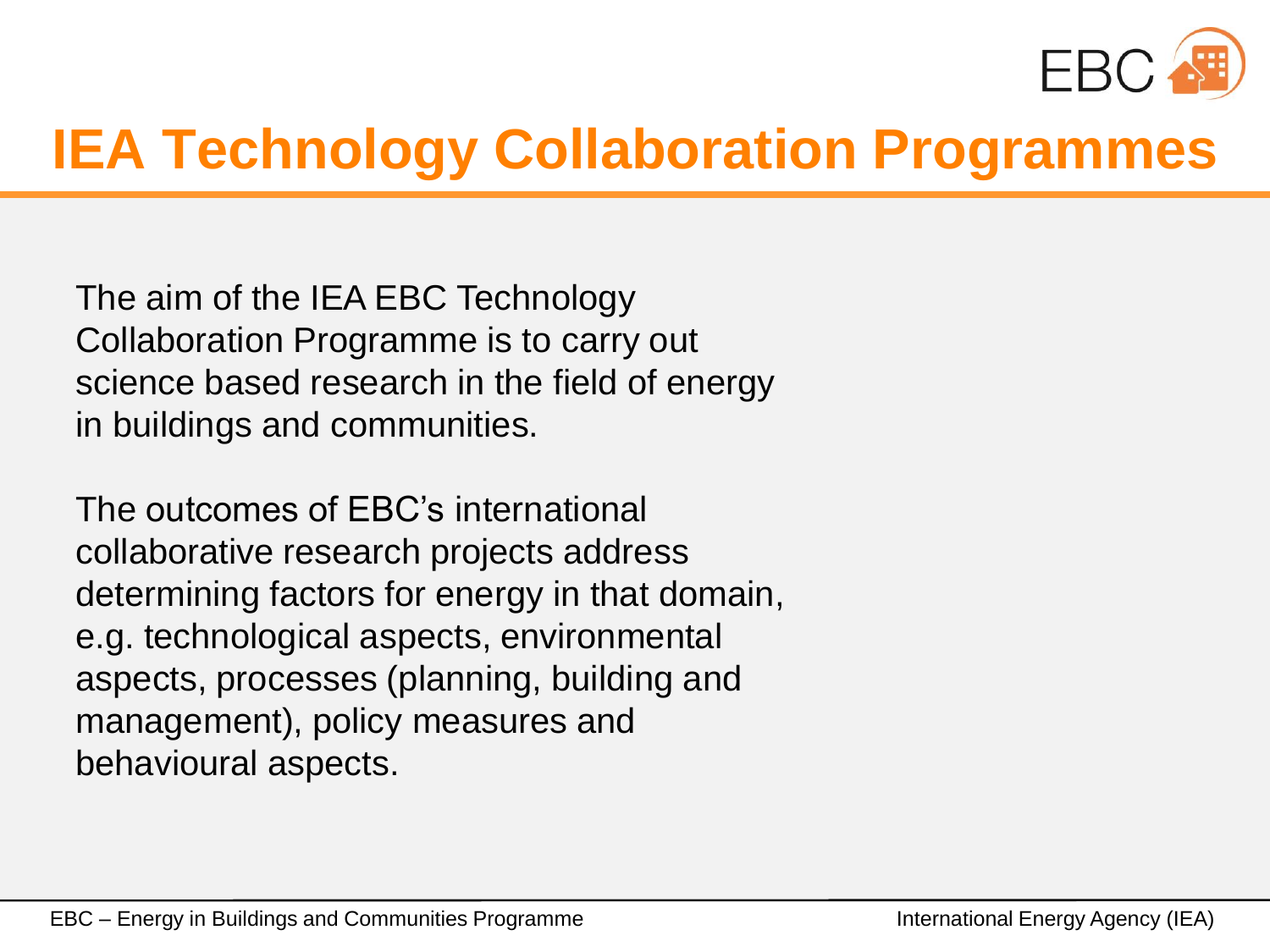

#### **Energy growth still coupled with population growth**



#### **Building final energy use (exajoules, EJ) and intensity per person (MWh/capita) in selected regions (IEA Energy Technologies Perspective 2016)**

**Key point** Few countries have decoupled building energy use from population growth. Energy efficiency is crucial to offsetting building energy growth while still providing comfort and improved quality of life.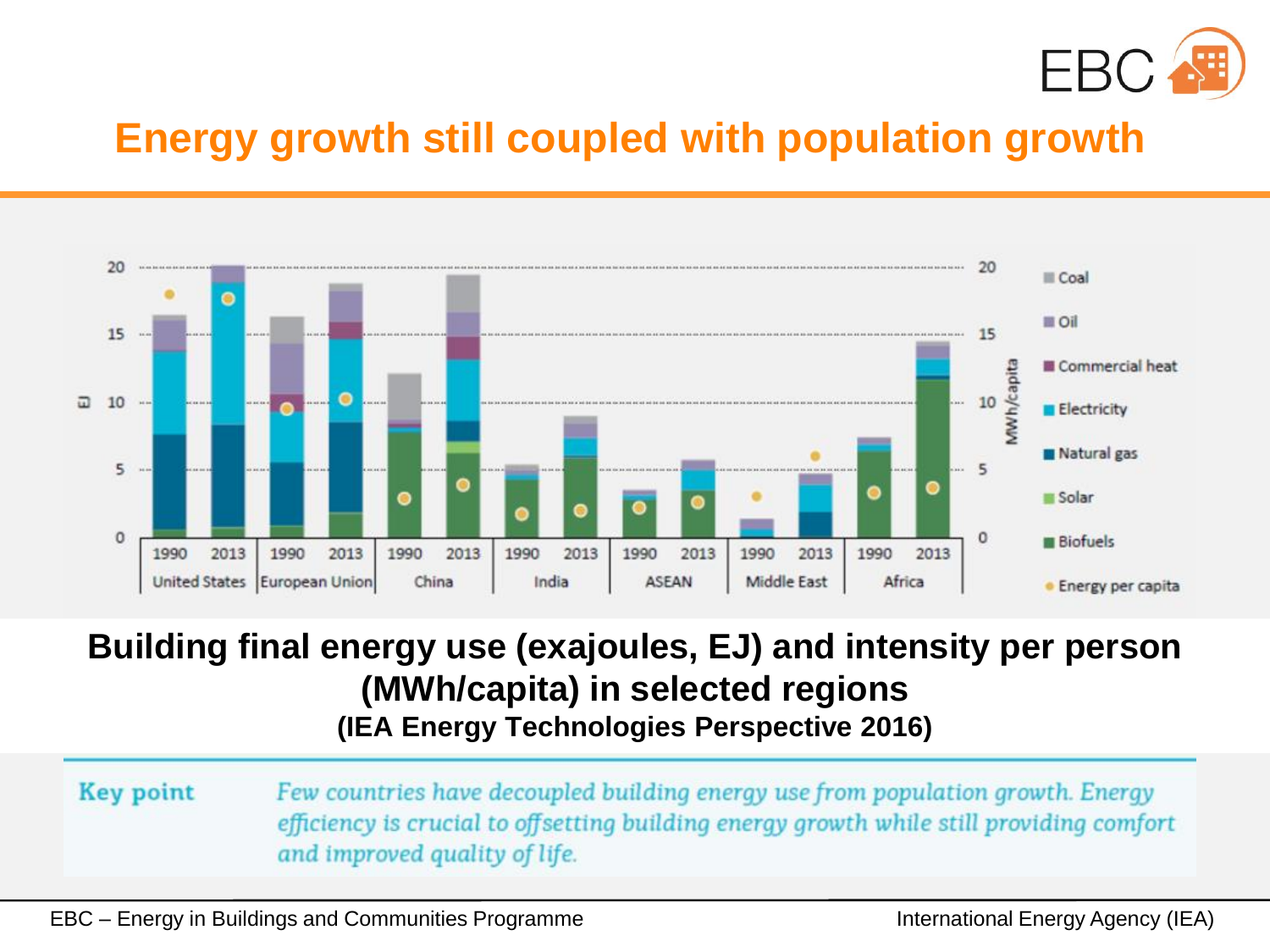#### **Challenges to achieve the IEA Two Degrees C Scenario (2DS)**



Globally, building energy performance needs to improve from a reduction rate of 1.5% per year observed over the past decade to at least 2.5% per year required over the next decade beyond 2025.

- If aggressive energy efficiency policies in line with 2DS, urban building energy use would be reduced by 30% in 2050 compared with 6DS.
- Energy efficiency measures and fuel switching lead to a 50% reduction of direct CO2 emissions in urban buildings in 2050 compared with 6DS
- Low-energy new buildings, deep energy renovation of existing buildings, and low-carbon, energy-efficient heating and cooling technologies are crucial to achieving the 2DS
- ZEBs are challenging in urban areas and efficient district heating & cooling (DHC) in combination with heat pumps and renewables are critical.
- A strategic long-term vision is necessary to encourage the effective planning and implementation of building renovation measures with district heat network investments.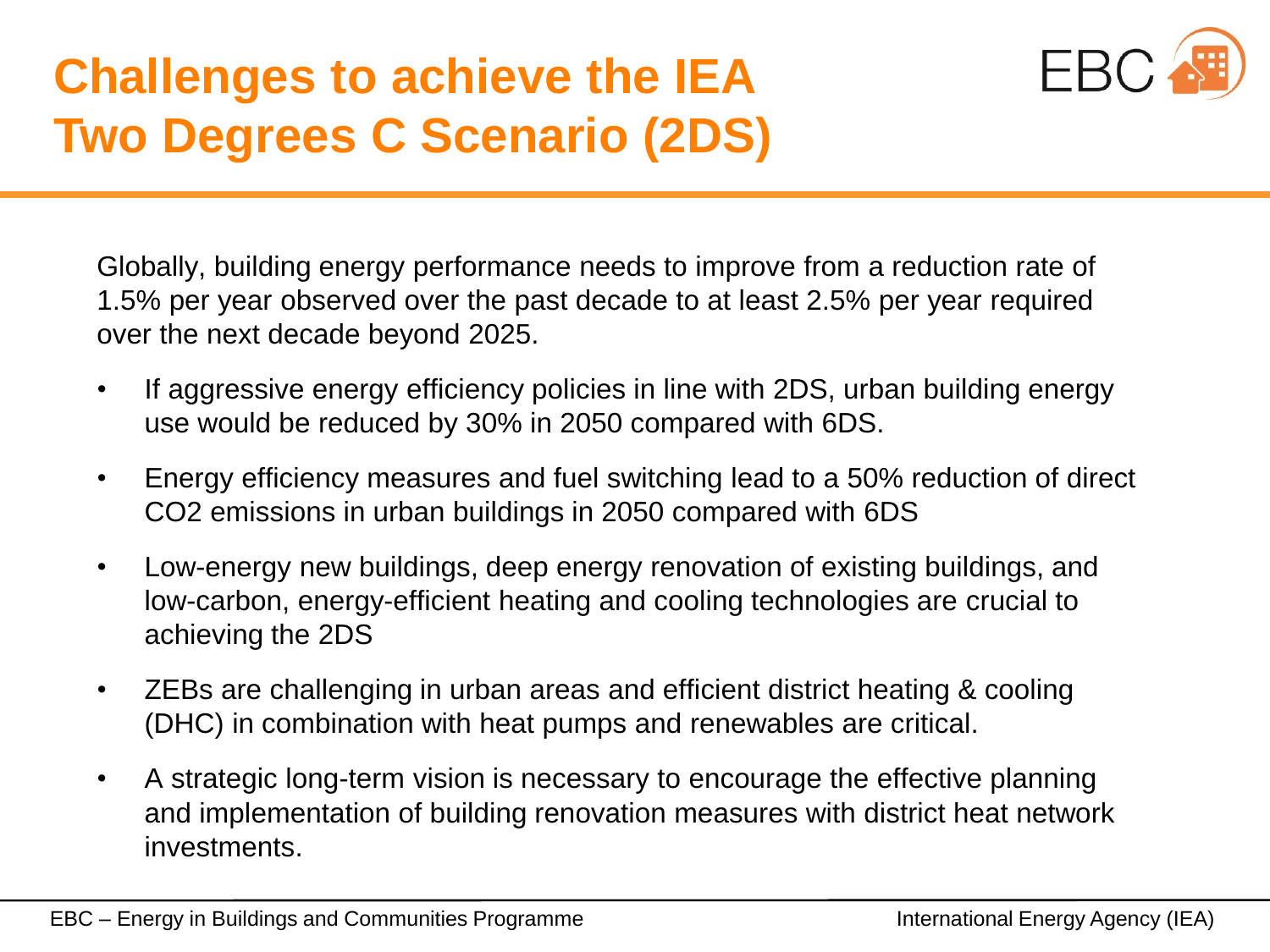

### **EBC Mission**



#### $\rightarrow$  Energy efficiency is key

To accelerate the transformation of the built environment towards more energy efficient and sustainable buildings and communities, by the development and dissemination of knowledge and technologies through international collaborative research and innovation.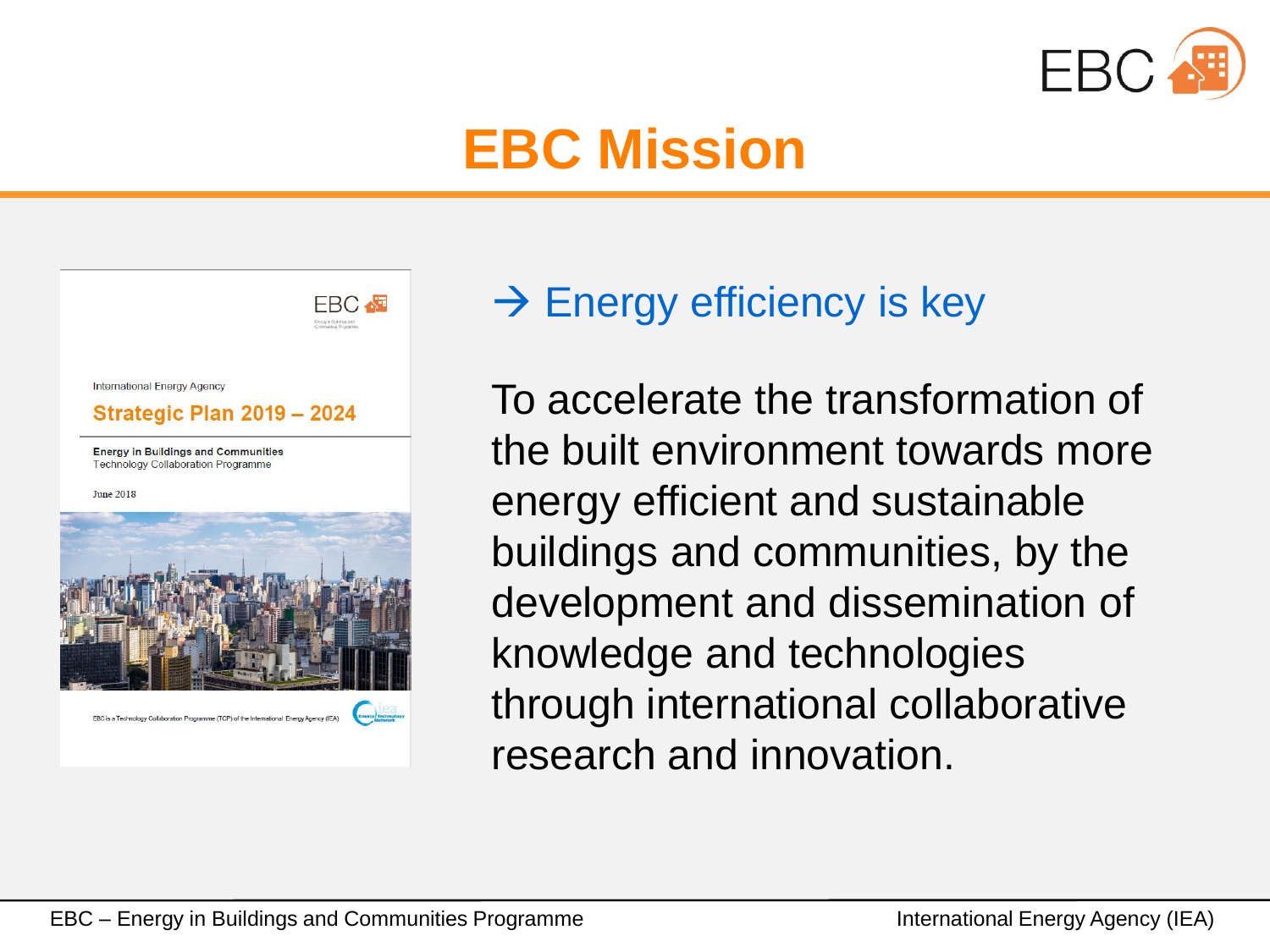

# **23 Participating Countries**

- Australia
- Austria
- Belgium
- Canada
- P.R. China
- **Denmark**
- Finland
- France
- Germany
- Ireland
- Italy
- Japan
- Republic of Korea
- Netherlands
- New Zealand
- Norway
- Portugal
- Singapore
- Spain
- Sweden
- Switzerland
- UK
- USA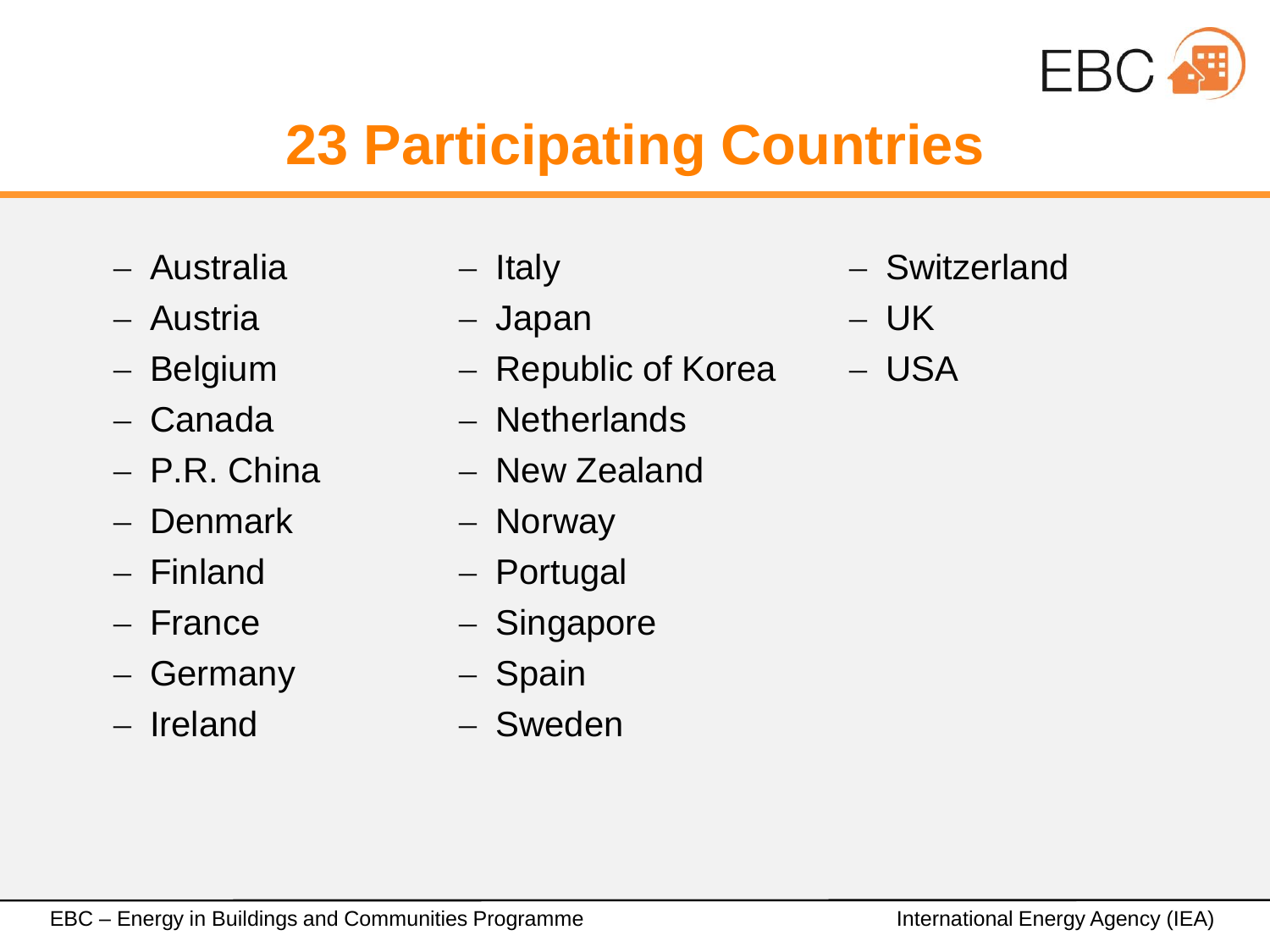

#### **Programme Governance**

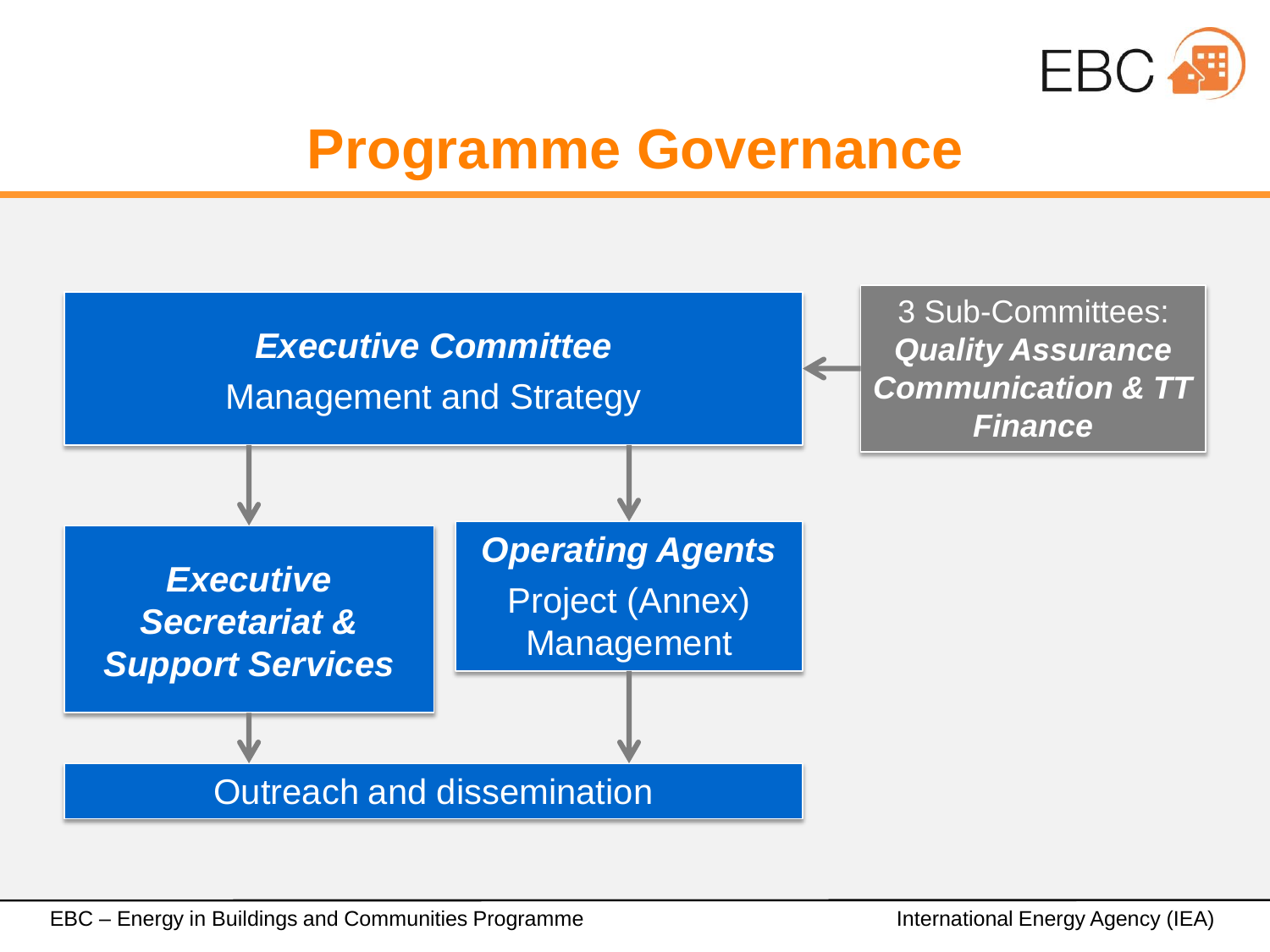

# **IEA-EBC Programme**

- 81 Annexes and 5 Working Groups established
- 16 Annexes ongoing, 6 of which in preparation
- 600 experts involved from 23 Member Countries
- Official Annex reports, annual reports and newsletters (2/year) freely available

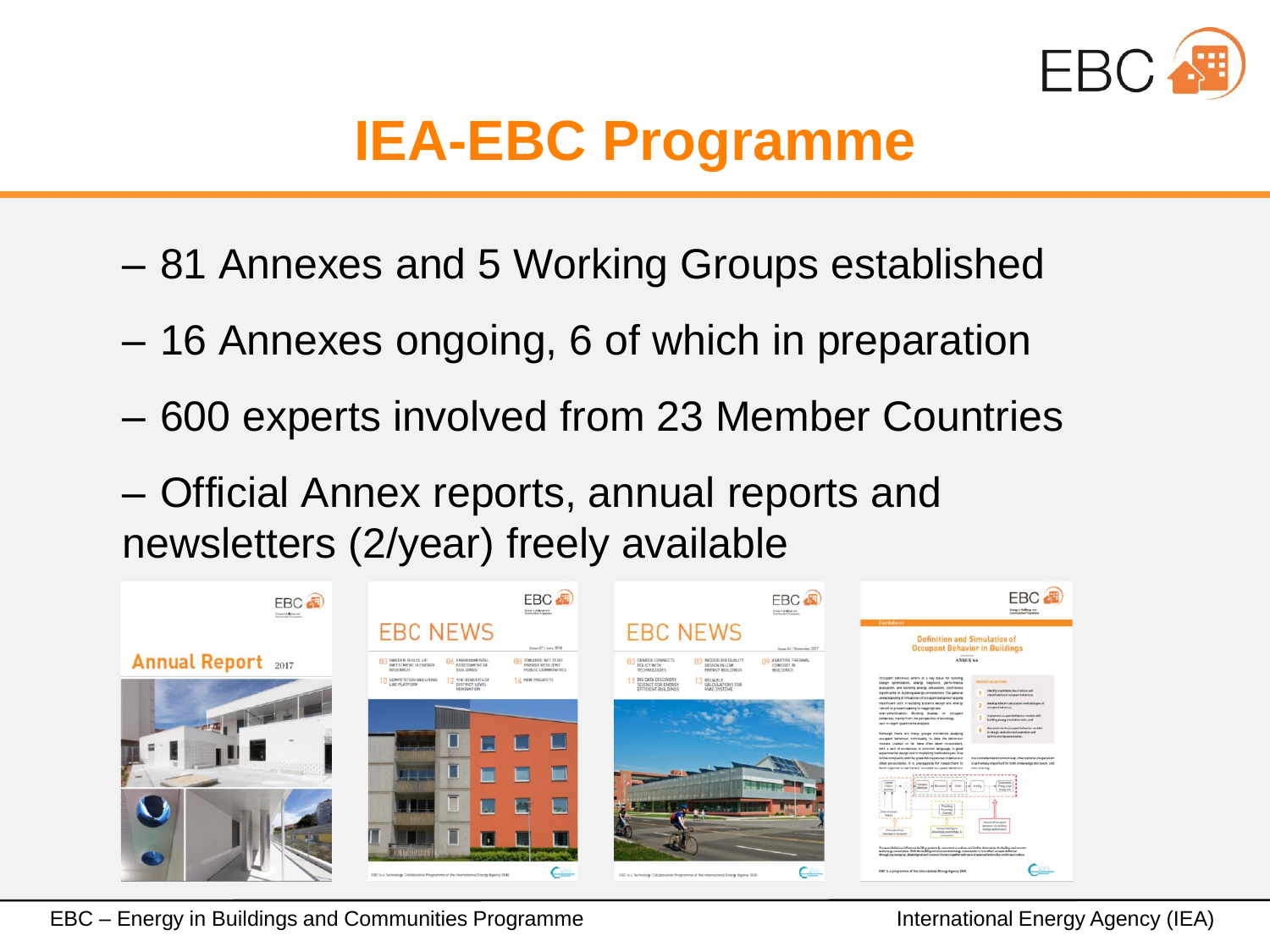# **Strategic objectives**



- Reinforce the technical and economic basis for refurbishment of existing buildings, including financing, engagement of stakeholders and promotion of co-benefits;
- Improve planning, construction and management processes to reduce the performance gap between design stage assessments and real world operation;
- Create robust and affordable building design and technology including 'low tech' approaches;
- Further develop energy efficient cooling in hot and humid, or dry climates, avoiding mechanical cooling if possible; and
- Create holistic solution sets for district level systems taking into account energy grids, overall performance, business models, engagement of stakeholders, and transport energy system implications.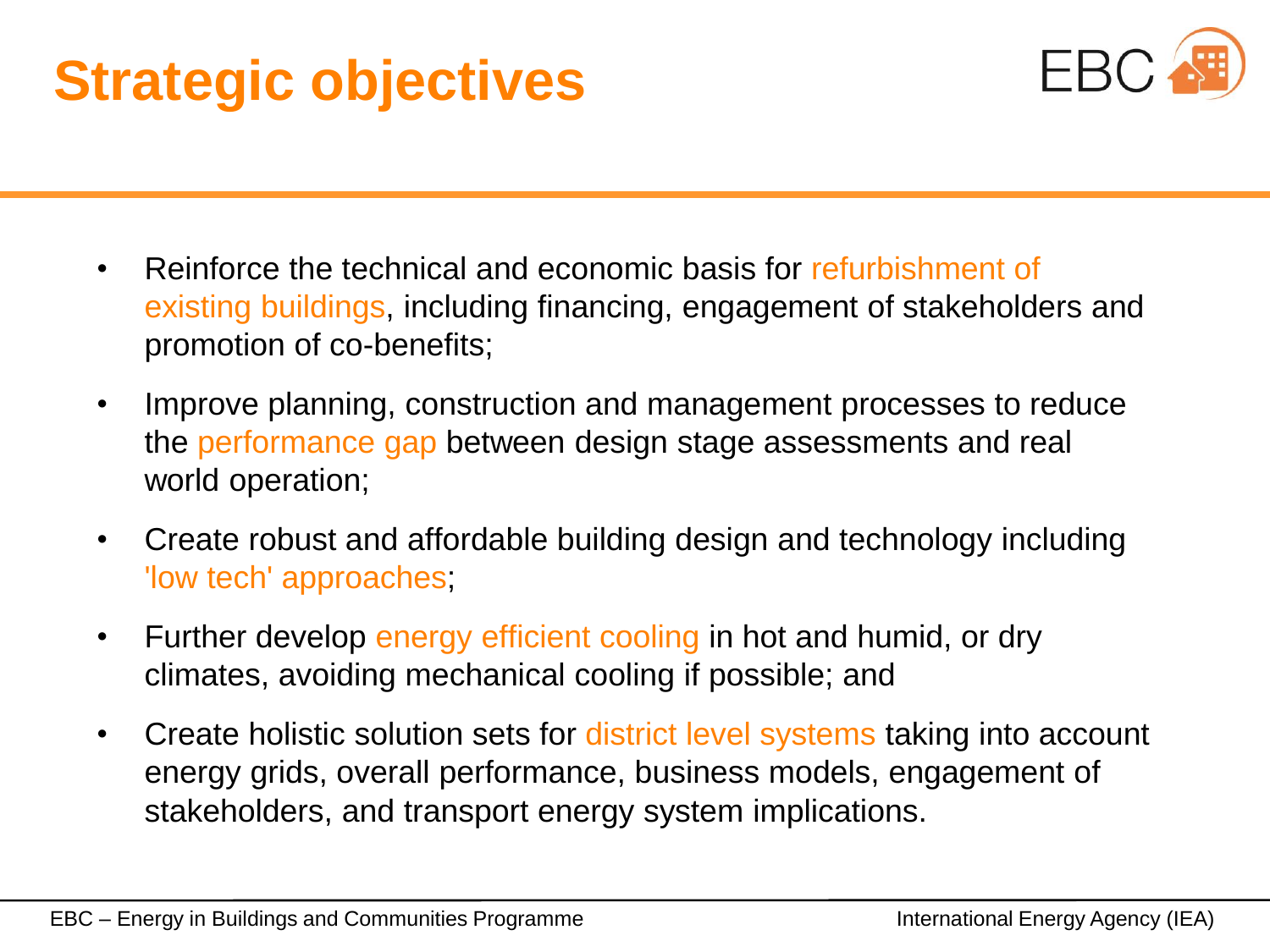# **Means of achieving objectives**



- Creating tools for supporting design and construction through to operations and maintenance, including building energy standards and life cycle analysis (LCA);
- Developing innovative technology and systems for enhancing energy efficiency and the use of renewable energy in buildings and communities;
- Providing experience of, and overcome barriers to, adoption of energy efficiency measures through living labs',
- Improving smart control of building services technical installations, including occupant and operator interfaces;
- Addressing data issues in buildings, including non-intrusive and secure data collection; and
- Developing building information modelling (BIM), drones, artificial intelligence, 3D printing and robotics, from design and construction through to operations and maintenance.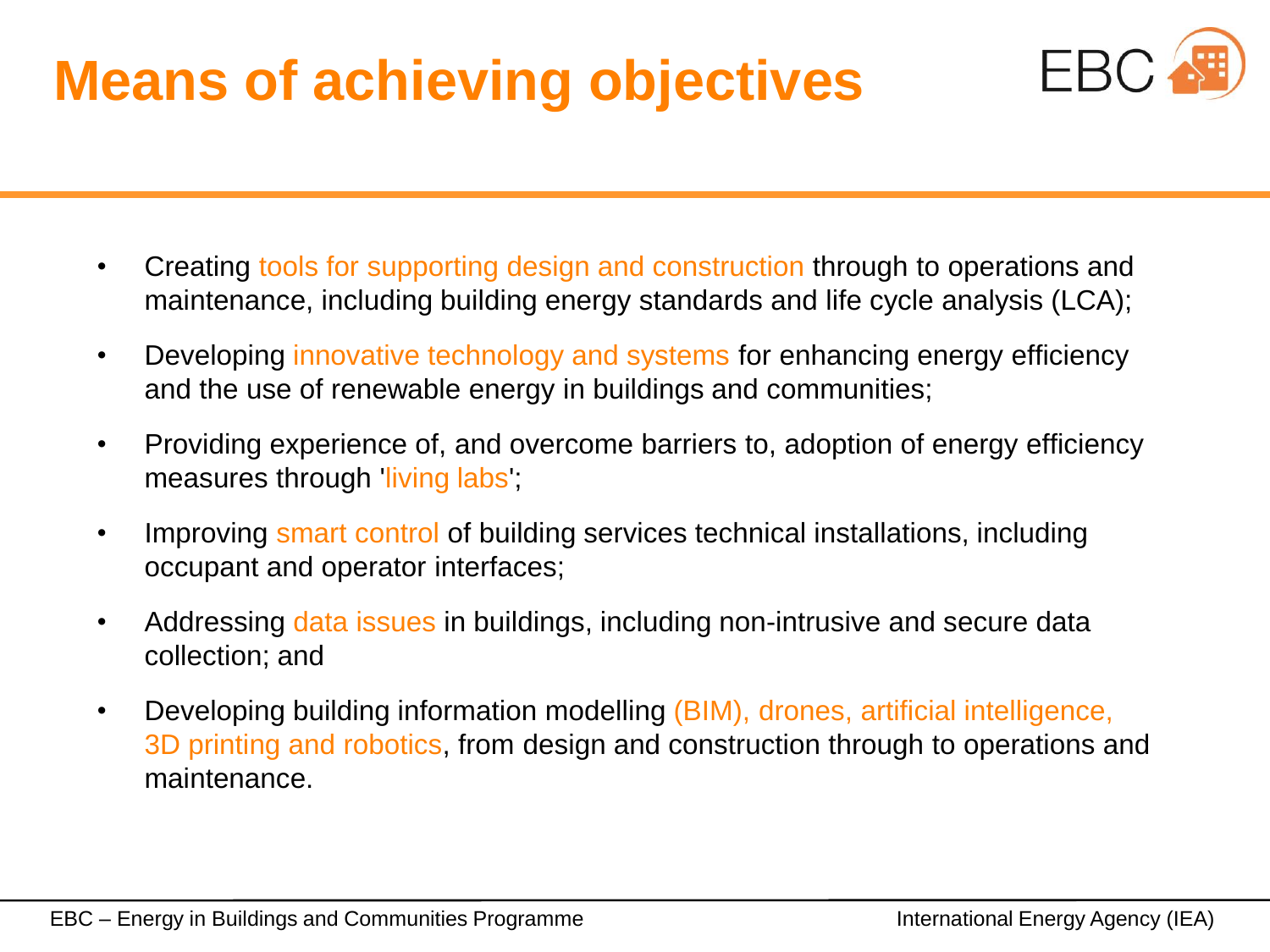



Cities and Communities

HVAC Energy Calculation Methodologies for Non-residential Buildings

Building Energy Code Alliance

International Building Materials Database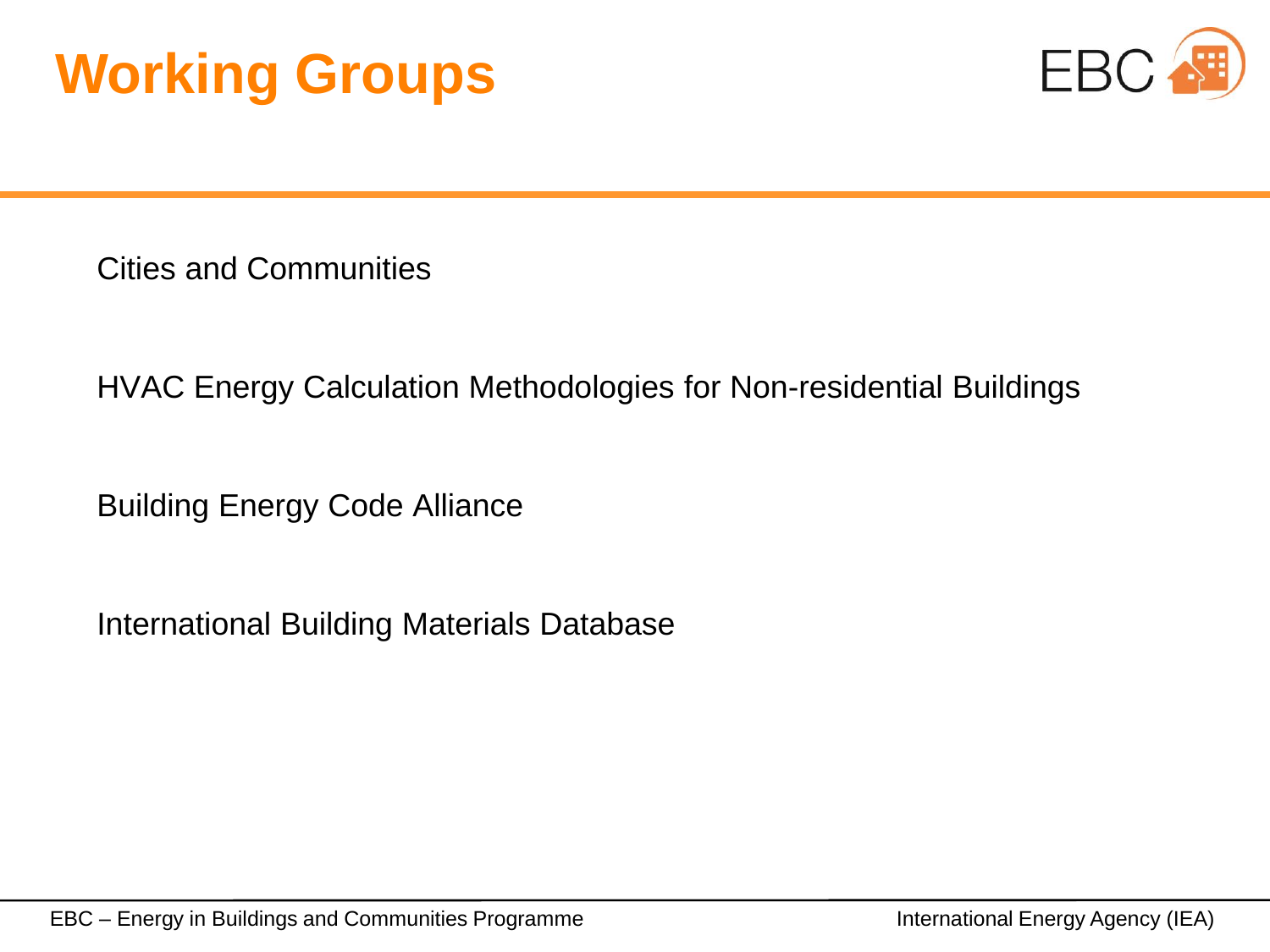# **Annexes in working phase #1**



- No.77 EBC Annex 77 / SHC Task 61 Integrated Solutions for Daylight and Electric Lighting
- No.76 EBC Annex 76 / SHC Task 59 Deep Renovation of Historic Buildings Towards Lowest Possible Energy Demand and CO2 Emissions
- No.75 Cost-effective Building Renovation at District Level Combining Energy Efficiency & Renewables
- No.74 Competition and Living Lab Platform
- No.73 Towards Net Zero Energy Public Resilient Communities
- No.72 Assessing Life Cycle Related Environmental Impacts Caused by **Buildings**
- No.71 Building Energy Performance Assessment Based on In-situ **Measurements**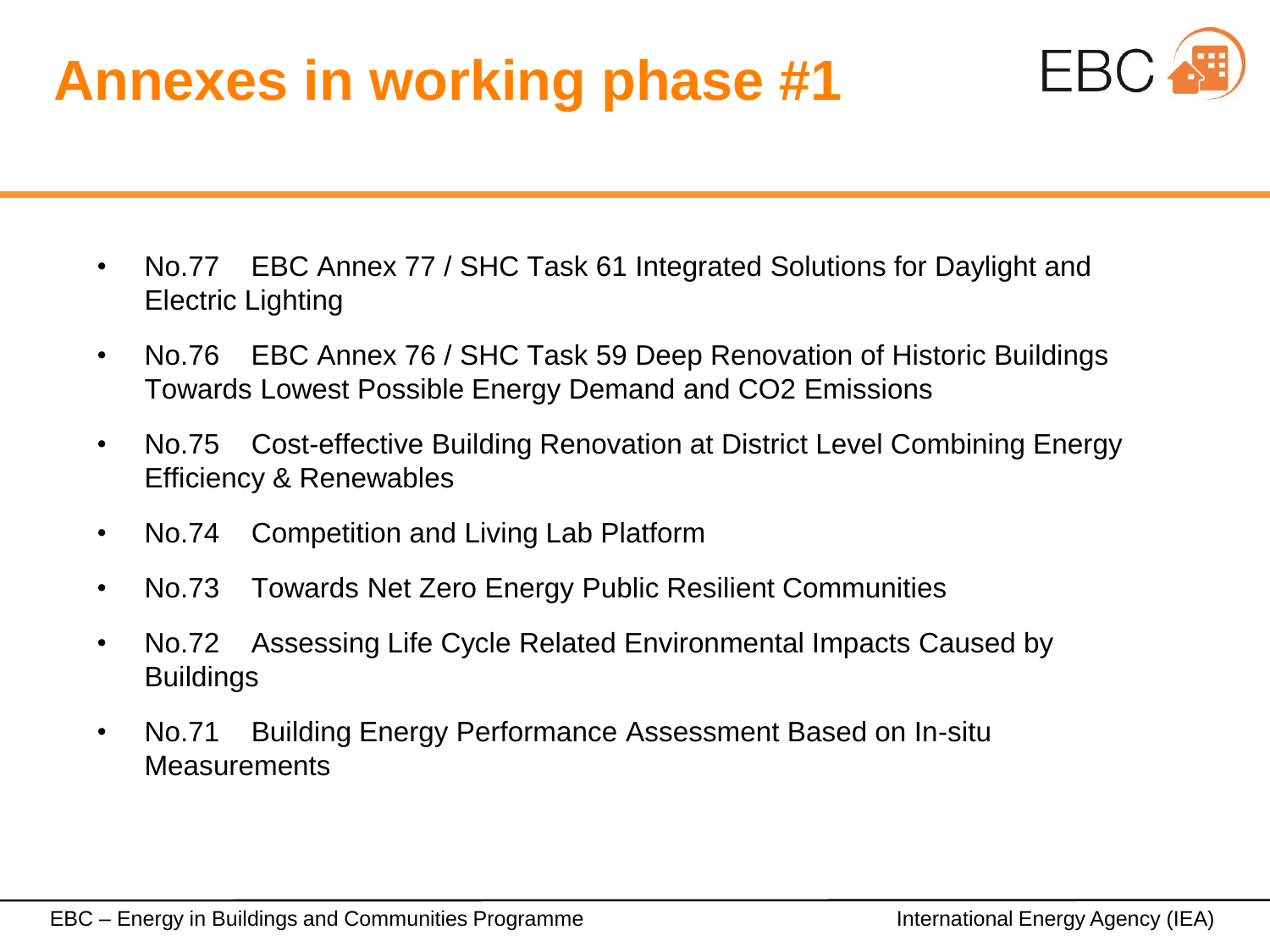# **Annexes in working phase #2**



- No.70 Building Energy Epidemiology: Analysis of Real Building Energy Use at Scale
- No.69 Strategy and Practice of Adaptive Thermal Comfort in Low Energy **Buildings**
- No.68 Design and Operational Strategies for High IAQ in Low Energy Buildings
- No.67 Energy Flexible Buildings
- No.65 Long Term Performance of Super-Insulating Materials in Building Components and Systems
- No.64 LowEx Communities Optimised Performance of Energy Supply Systems with Exergy Principles
- No.63 Implementation of Energy Strategies in Communities
- No.05 Air Infiltration and Ventilation Centre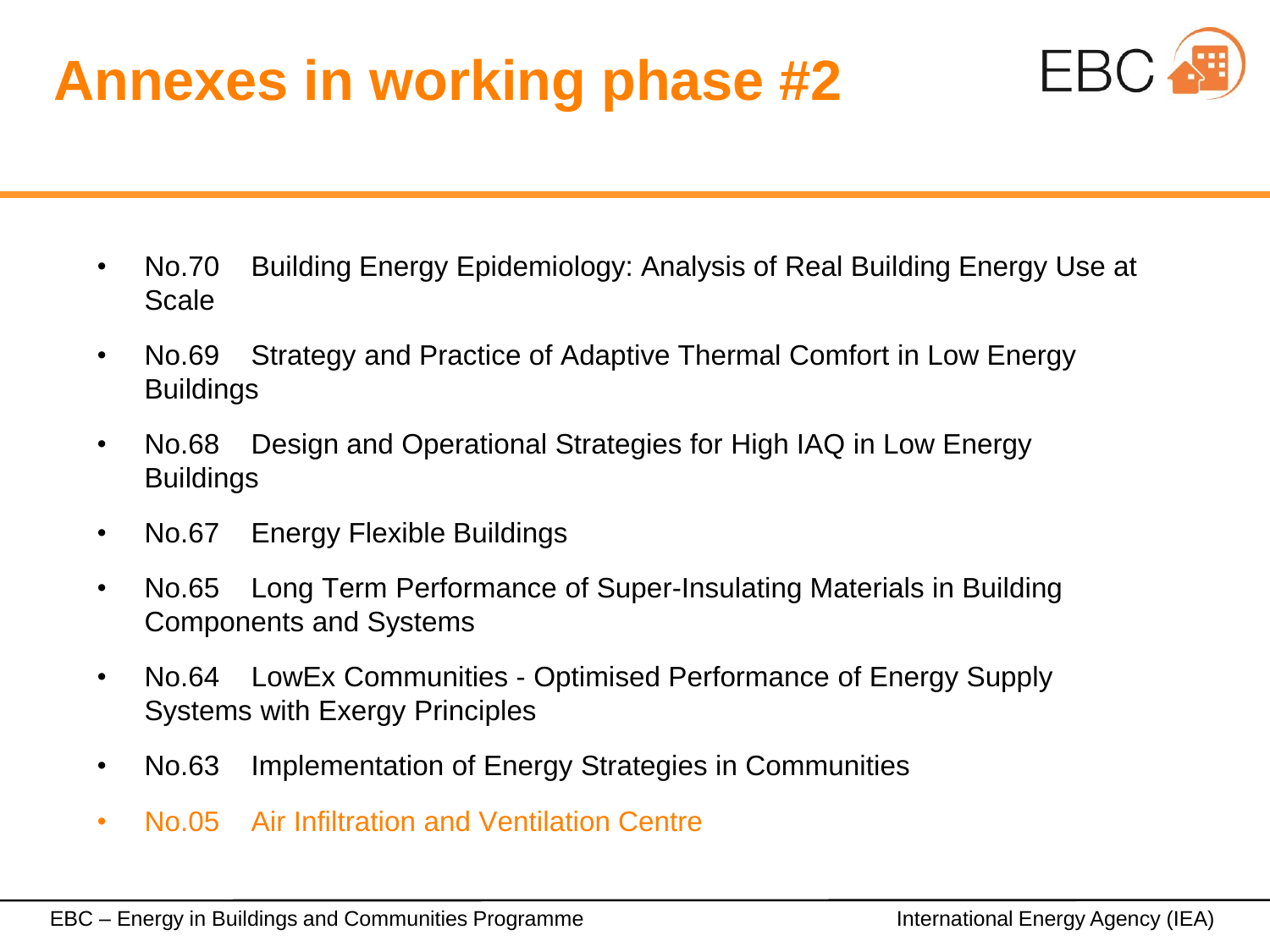# **Annexes in preparation phase**



- No.81 Smart Buildings Real-World Data-Driven Software Applications for Energy Efficiency
- No.80 Resilient Cooling
- No.79 Occupant Behaviour-Centric Building Design and Operation
- No.78 Supplementing Ventilation with Gas-phase Air Cleaning, Implementation and Energy Implications
- No.77 EBC Annex 77 / SHC Task 61 Integrated Solutions for Daylight and Electric Lighting
- No.76 EBC Annex 76 / SHC Task 59 Deep Renovation of Historic Buildings Towards Lowest Possible Energy Demand and CO2 Emissions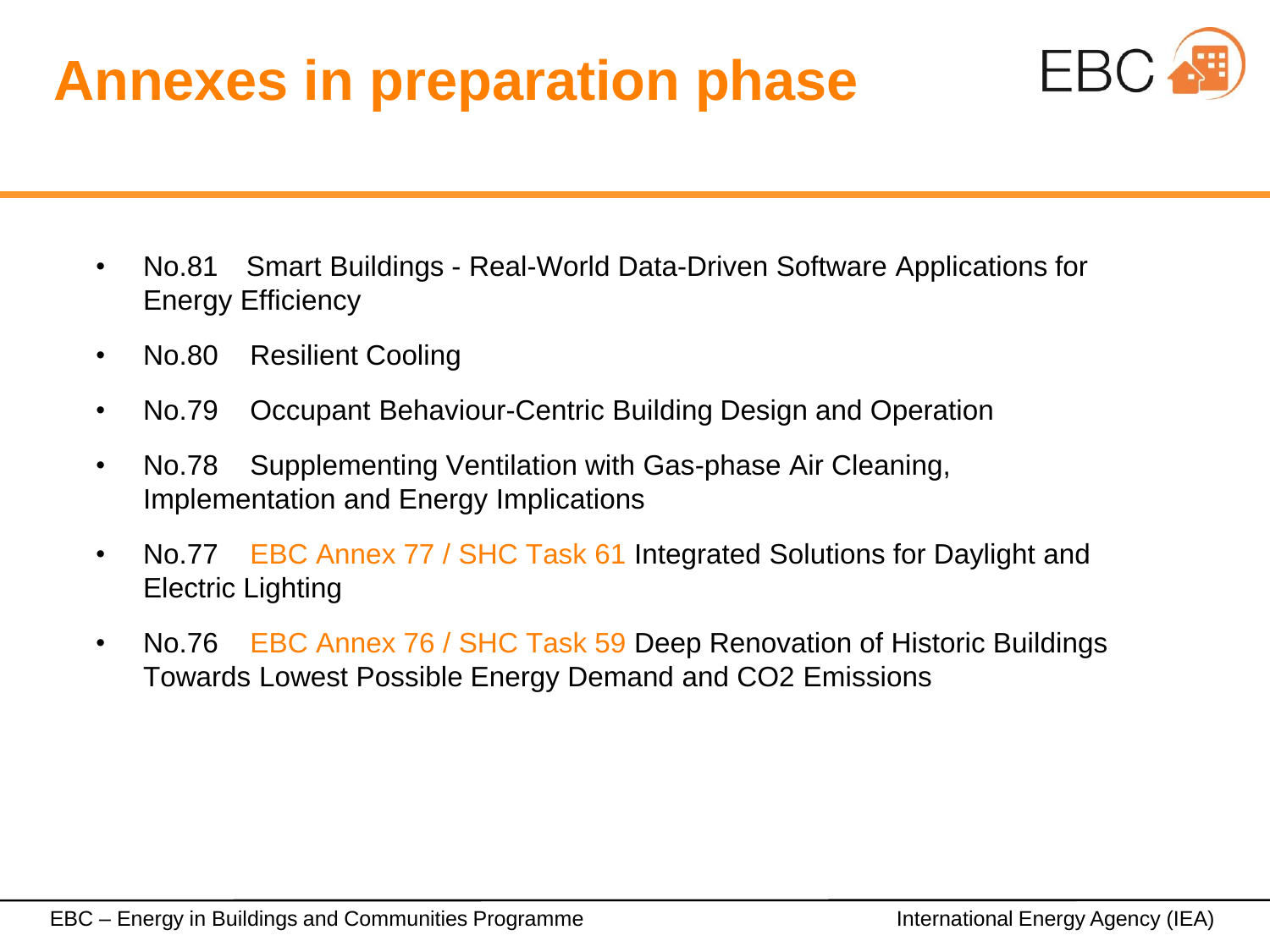## **Publications**





#### **ANNUAL REPORT**

The Annual Report provides an overview of progress made by the EBC Programme, including summaries of new, ongoing and recently completed projects.

PDF (6.7 MB)



#### **EBC NEWS**

The latest news about EBC can be found in the twice-yearly newsletter EBC News.

Email alerts for new editions of EBC News Signup

The November 2018 edition features articles on:

- Building Energy Futures for New Zealand
- Implementation of Energy Strategies in Communities
- Definition and Simulation of Occupant Behaviour in Buildings
- On-site Assessment of Building Heat Loss Coefficients
- New EBC International Projects

PDF (2.1 MB)